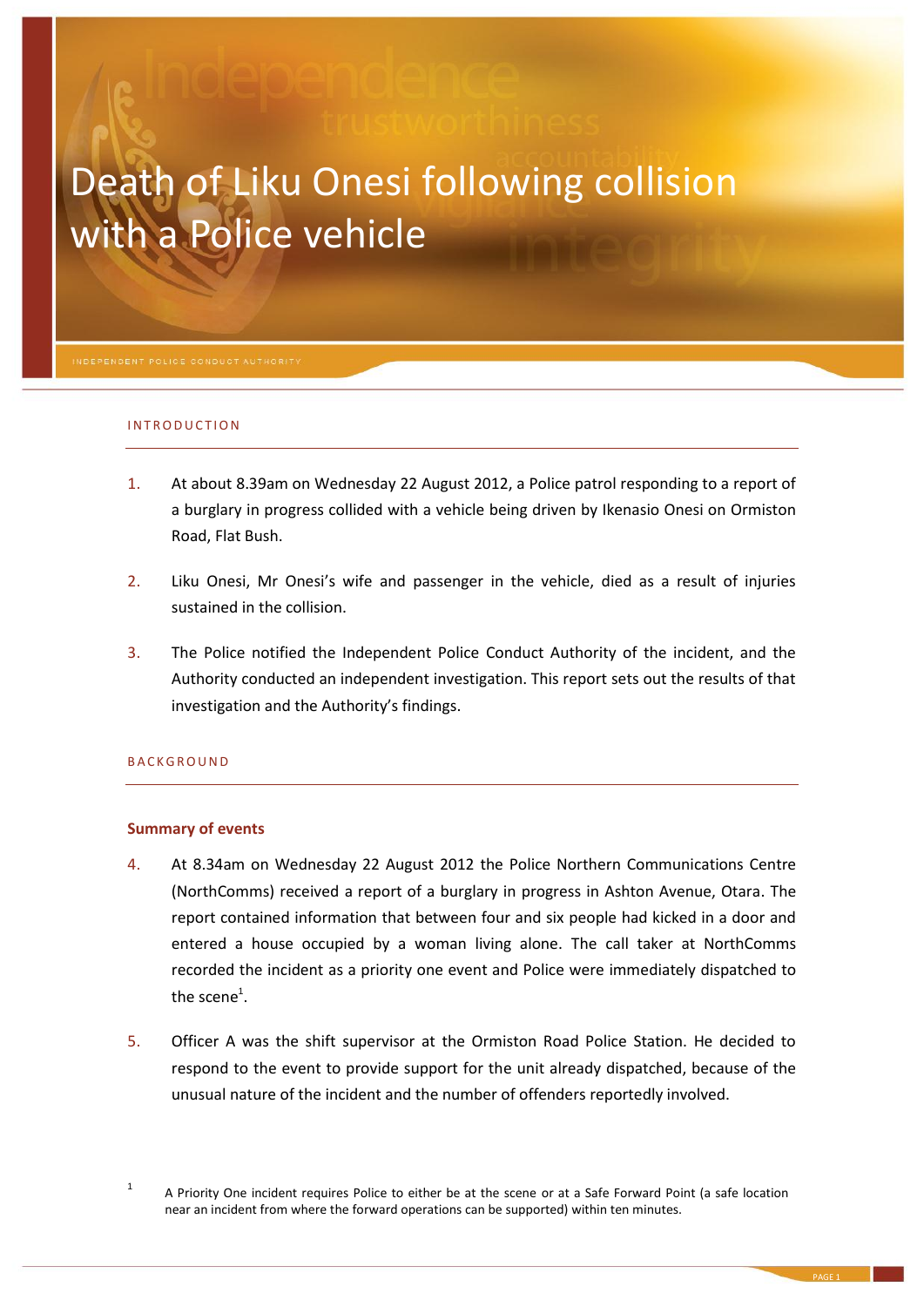- 6. Officer A left the Police station in a marked Police station wagon and activated the car's warning lights and siren.
- 7. He proceeded from the station to the intersection of Laidlaw Way and Ormiston Road where he stopped at a red light before turning right onto Ormiston Road when it was safe to do so.
- 8. Officer A drove east towards Preston Road. Due to the nature of the incident he was responding to, Officer A engaged in urgent duty driving as authorised by the Police urgent duty driving policy. Urgent duty driving involves driving at speed with warning devices activated (see paragraphs [29](#page-3-0)[-32](#page-3-1) for further details).
- 9. The area of Ormiston Road between Laidlaw Way and Preston Road has a speed limit of 60 kph. The distance between the Police station and Ormiston Road is about 650 metres. At some points over this distance Officer A drove above the speed limit.
- 10. Ormiston Road splits into two lanes as it approaches Preston Road; one for right hand turning traffic, and the other for left. The right hand lane was backed up with a long line of traffic stopped at a red light. Officer A noted that the left lane was clear of vehicles and he elected to proceed to the intersection in this lane.
- 11. Data retrieved from Officer A's vehicle shows that he reached a speed of about 100 kph. He is unlikely to have travelled at this speed for much longer than a few seconds.
- 12. At the same time Mr Onesi was driving a Mitsubishi Pajero west along Ormiston Road. His wife, Liku Onesi, was the front seat passenger. They were travelling to the Tongan Methodist Church at 3 Ormiston Road.
- 13. Mr Onesi stopped in the westbound lane of Ormiston Road about 60 m from the intersection with Preston Road, parallel to the line of traffic. He had his right hand indicator on, signalling his intention to turn right across both eastbound lanes into the church car park. He waited here for three to four minutes.
- 14. Witness X was stopped in the line of traffic, close to Mr Onesi. As the traffic started to move she allowed a gap to open up in front of her vehicle and signalled Mr Onesi to move through it.
- 15. Due to the congested traffic and the presence of a large truck, Mr Onesi's view of any oncoming traffic was blocked. Witness X's view of any traffic coming from behind her was also blocked. Officer A's view of Mr Onesi's vehicle was also blocked by the truck. Appendix A shows the position of these vehicles at this point.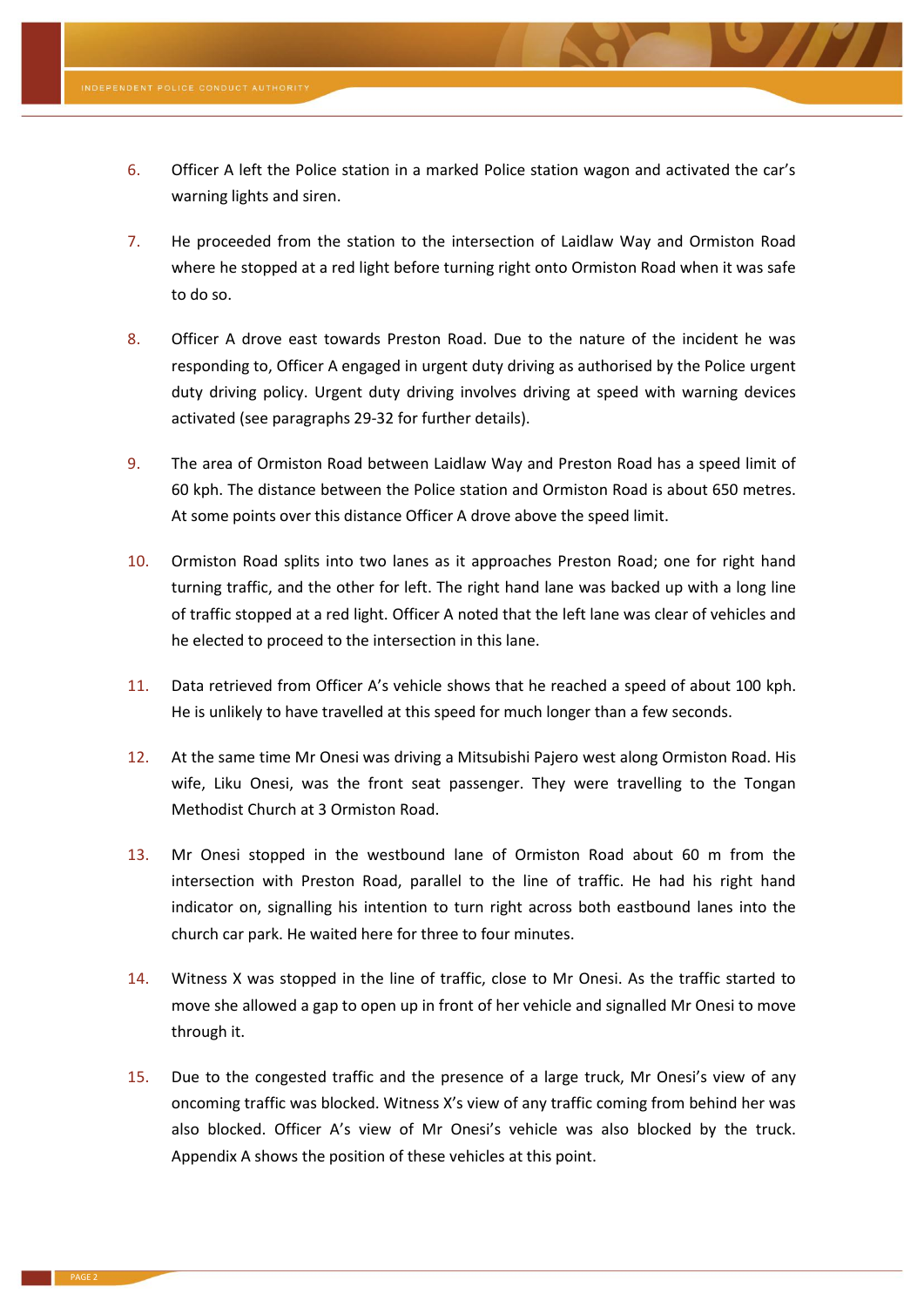

- 17. Officer A had commenced normal braking as he approached the intersection. He commenced emergency braking when he noticed the Pajero, but a collision was unavoidable. The Police car hit the front passenger side of the Pajero, causing extensive damage to both vehicles.
- 18. Liku Onesi was thrown from the Pajero. She received significant injuries and was attended to at the scene, first by Officer A and a member of the public, and then by ambulance officers. She died in the ambulance while being transported to hospital.
- 19. Both Mr Onesi and Officer A suffered minor injuries in the crash.

#### **Crash Analysis**

- 20. At the time of the incident the weather was fine and the roads were dry and in good condition.
- 21. A Police crash analyst determined that neither the Pajero nor the patrol car had any preexisting faults which would have contributed to the cause of the crash.
- 22. Data received from Officer A's vehicle shows that he reached a speed of 100.8 kph a few seconds before the crash. His speed at the point of collision was between 73 kph and 76 kph. The Police crash analyst concluded that Officer's A speed was not a cause of the crash, but did contribute to its severity.
- 23. Limited visibility was a factor in the crash. The line of traffic on Ormiston Road, in particular the large truck, obstructed the view of Mr Onesi, Officer A and Witness X.
- <span id="page-2-0"></span>24. It is likely that the Pajero would only have been visible to Officer A for 0.53 seconds before the collision. According to the Police crash analyst Officer A would not have had sufficient time to react to the presence of the Pajero and avoid a collision.
- 25. Both Mr Onesi and Officer A were tested for the presence of alcohol. No alcohol was detected in either case.

#### **Officer A**

26. Officer A is an experienced front line supervisor. He had served with the Police for eleven years at the time of this incident.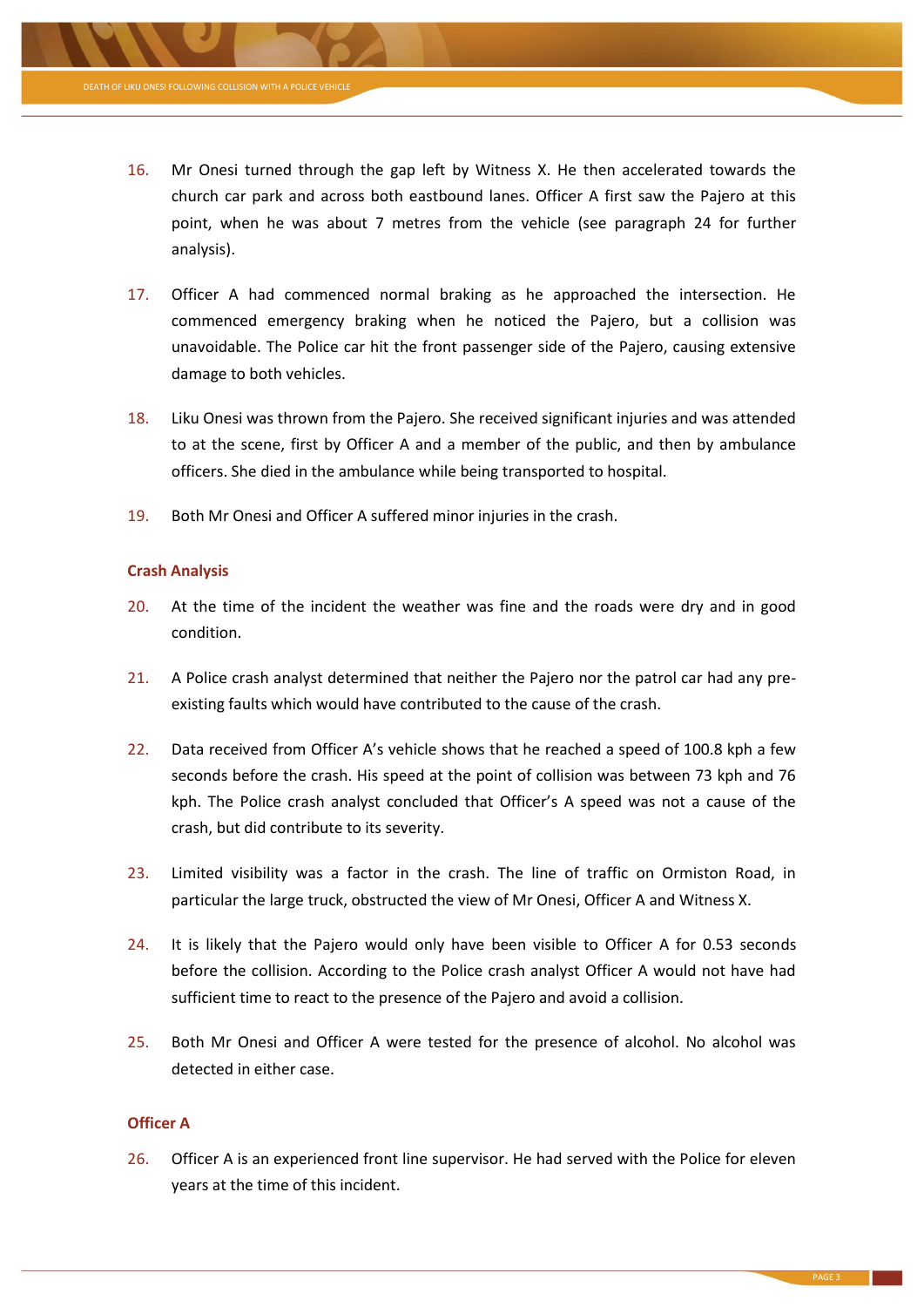27. Officer A holds a gold class response driver certificate under the Police Professional Driver Programme (PPDP) and is qualified to undertake urgent duty driving. He is a workplace trainer in the fleeing driver policy and the use of road spikes and is responsible for reviewing the driving performance of new Police staff under his command.

#### **Police investigation**

28. Police considered whether charges should be laid against either Officer A or Mr Onesi. Neither was charged with a criminal or traffic offence in relation to this incident.

#### LAWS AND POLICIES

#### **Urgent Duty Driving**

- <span id="page-3-0"></span>29. Urgent duty driving is defined as occurring when:
	- *"...an officer on duty is either:*
		- *responding to a critical incident*
		- *apprehending an offender for a traffic or criminal offence*
		- *engaged in a pursuit; or*
		- *engaged in activities approved by the commissioner in writing*

*and to comply with traffic rules and regulations would prevent the execution of that duty* [emphasis in original]."

30. Critical incidents include situations involving (i) force or the threat of force, (ii) any person facing the risk of serious harm, or (iii) officers responding to people in the act of committing a crime.

#### *Overriding principle*

- 31. Under the Police urgent duty driving policy, the overriding principle is: "*No duty is so urgent that it requires the public or Police to be placed at unjustified risk."*
- <span id="page-3-1"></span>32. When deciding whether it is appropriate to commence or continue urgent duty driving, an officer must consider the following factors:
	- *"time of the incident – is it in progress?*
	- *nature and seriousness of the incident*
	- *proximity of other units to the incident*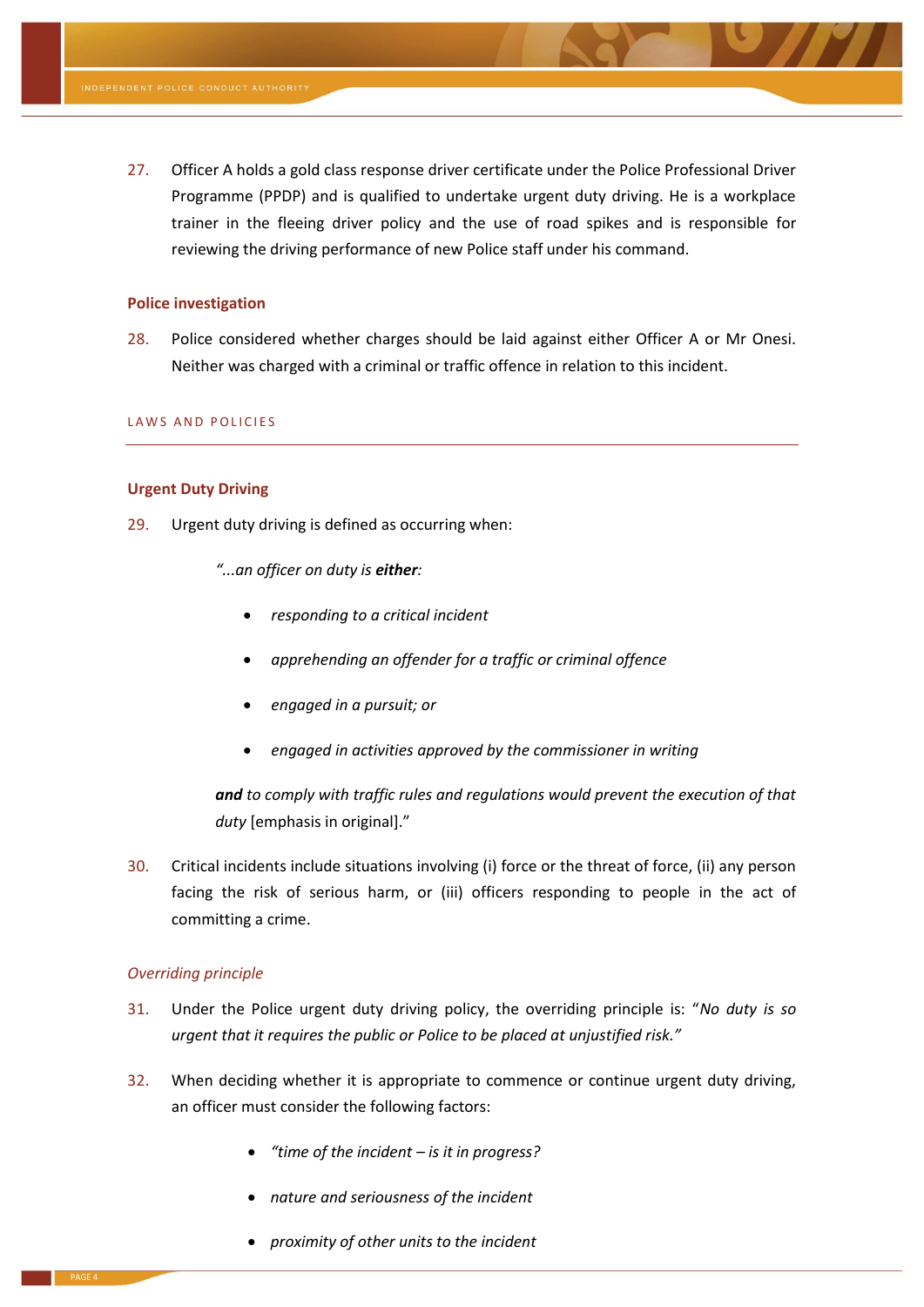

- *environment e.g. weather, traffic volume, road type, speed limit and pedestrians etc*
- *driver classification and vehicle classification*
- *whether warning devices are activated or a "silent approach" is being used*  [emphasis in original]."

#### THE AUTHORITY'S FINDINGS

#### **Was Officer A justified in commencing urgent duty driving?**

- 33. Under Police policy, urgent duty driving is permitted when an officer would be prevented from responding to a *"critical incident"* if required to comply with the traffic rules and regulations. Critical incidents include situations where officers are responding to people in the act of committing a crime.
- 34. Officer A was engaged in urgent duty driving immediately prior to the collision with Mr Onesi's vehicle. Such driving was justified because he was responding to a report of a crime in progress. He knew that force had been used to enter the house, and believed that the single female occupier could be at risk of serious harm from multiple offenders.
- 35. Officer A needed to attend the scene as soon as possible to prevent serious harm occurring. To comply with the 60 kph limit on Ormiston Road would have seriously reduced his ability to respond in a timely manner.

#### FINDING

Officer A was justified in commencing urgent duty driving.

#### **Was the manner and speed of Officer A's driving appropriate?**

- 36. When deciding to commence or continue urgent duty driving an officer must consider several factors, including: the environment, the urgency of the situation, and whether warning devices should be used. The overriding principle is: *"No duty is so urgent that it requires the public or police to be placed at unjustified risk."*
- 37. Officer A noted that the weather was fine and the road dry and in good condition. He assessed the traffic volume and flow on Ormiston Road, and stayed alert for the presence of pedestrians. Due to the traffic congestion in the right hand lane he chose to use the left hand lane which was free of other vehicles. He activated the patrol car's warning devices before exceeding the speed limit of 60 kph.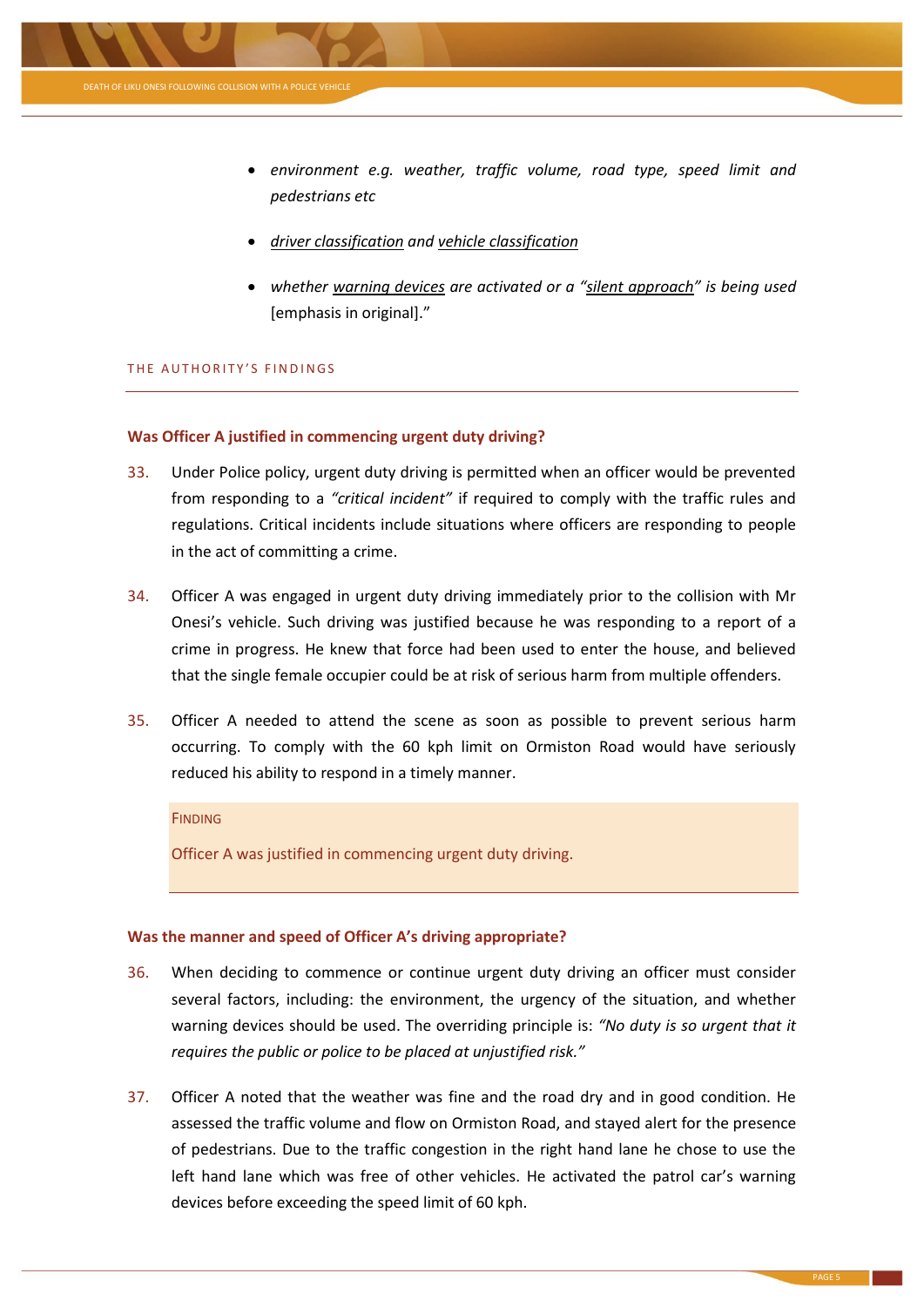- 38. Officer A reached a maximum speed of 100.8 kph while on Ormiston Road. He slowed as he approached the intersection with Preston Road and would have had sufficient time to stop before he reached this point. However, he was still travelling at a speed – between 73 kph and 76 kph at point of impact - that made collision with the Pajero unavoidable once it entered the left hand lane.
- 39. Officer A carried out continuous risk assessment while engaged in urgent duty driving.

#### FINDING

Officer A complied with the urgent duty policy in relation to speed and manner of driving. The speed at which he drove was justified in the circumstances.

#### CONCLUSIONS

- 40. Officer A complied with the urgent duty driving policy.
- 41. The collision between Officer A and Mr Onesi, and the subsequent death of Mrs Onesi, occurred as the result of a combination of several factors. It was a tragic accident, the circumstances of which were unique and not reasonably foreseeable by Officer A.
- 42. Pursuant to section 27(1) of the Independent Police conduct Authority Act 1988, the Authority has formed the opinion that the actions of Officer A were not contrary to law, unreasonable, unjustified, unfair or undesirable.

The Authority makes no recommendations.

Lin punter

JUDGE SIR DAVID CARRUTHERS **CHAIR** INDEPENDENT POLICE CONDUCT AUTHORITY 29 August 2013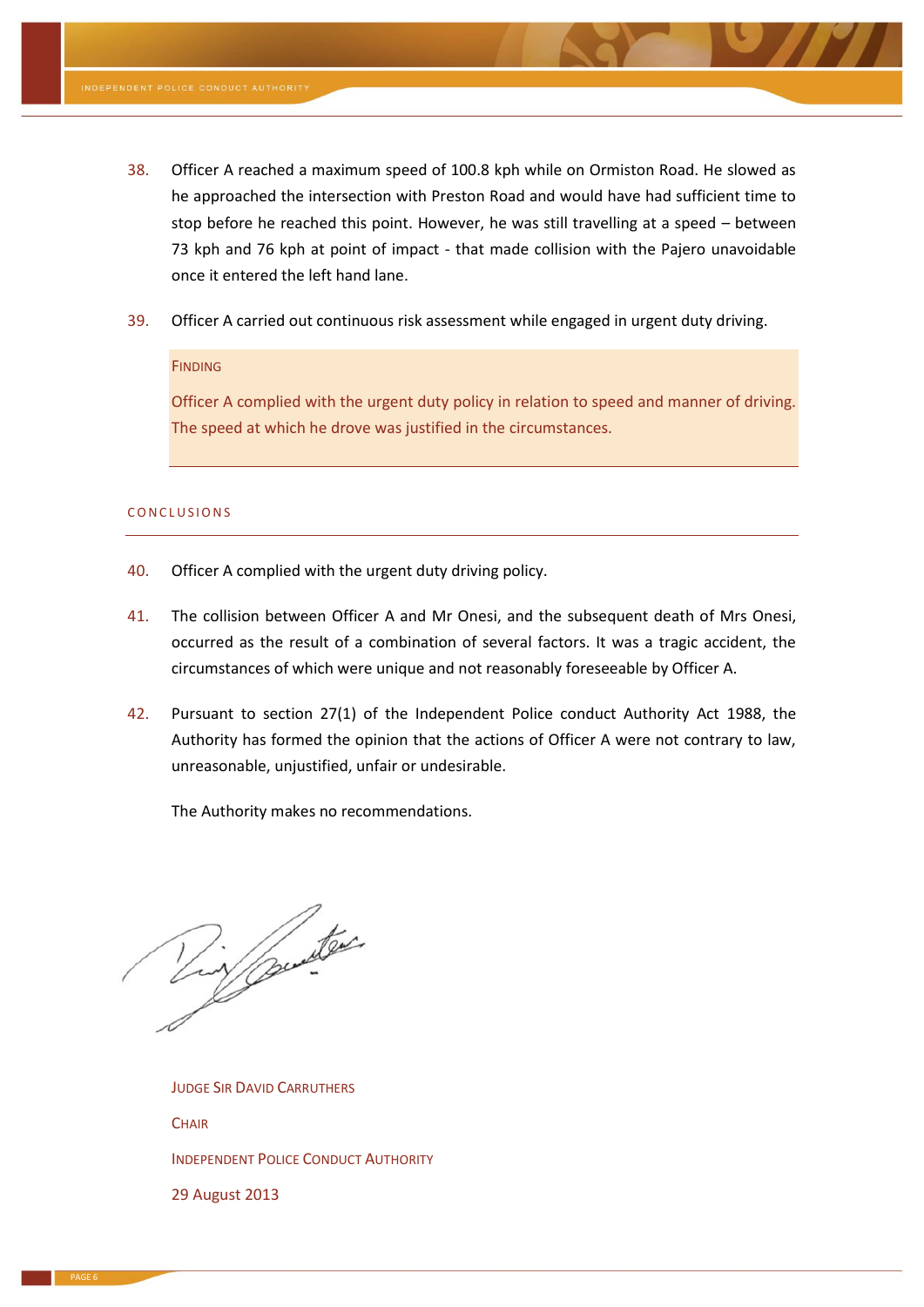

## Appendix A

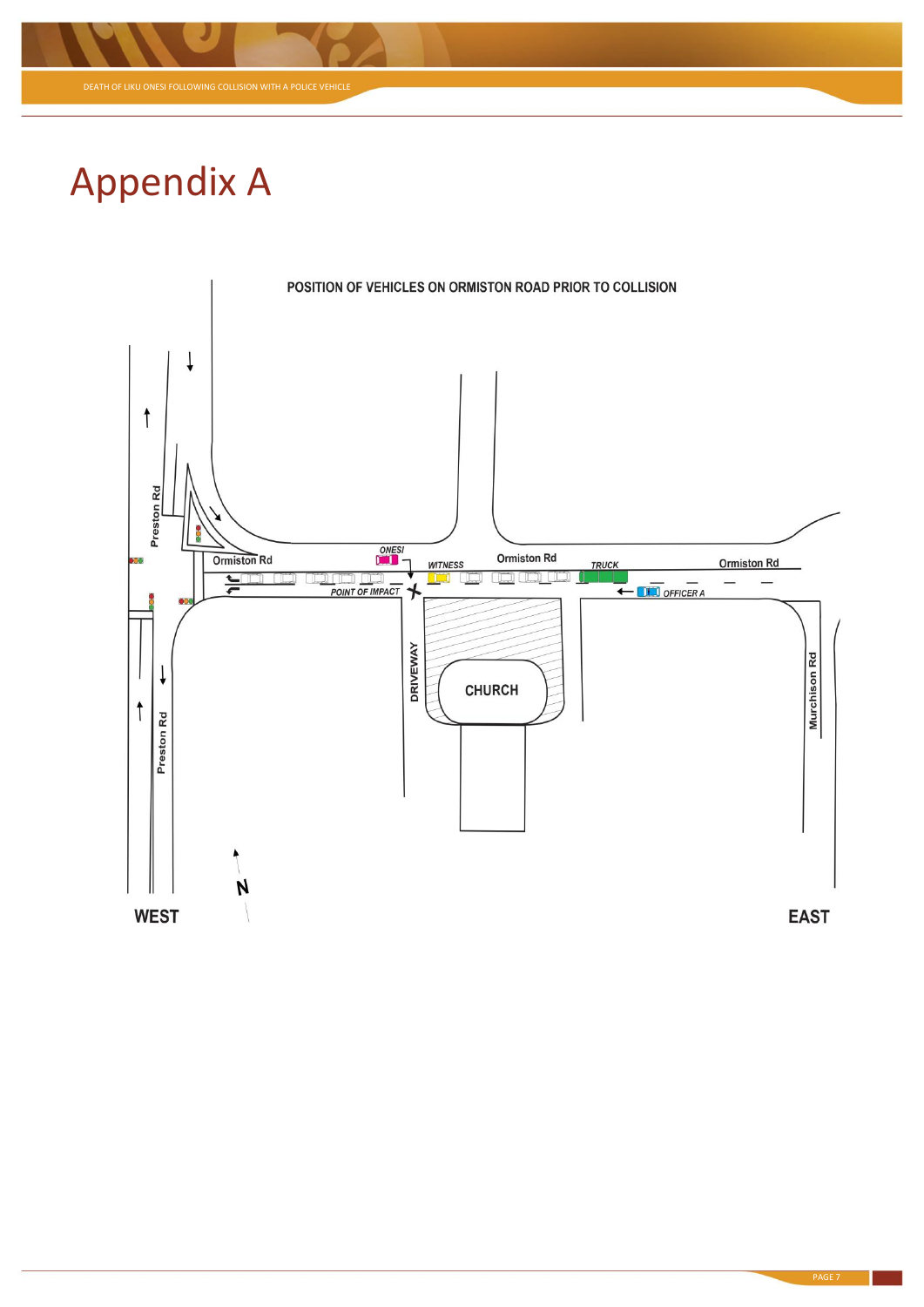### About the Authority

#### WHO IS THE INDEPENDENT POLICE CONDUCT AUTHORITY?

The Independent Police Conduct Authority is an independent body set up by Parliament to provide civilian oversight of Police conduct.

It is not part of the Police – the law requires it to be fully independent. The Authority is overseen by a Board, which is chaired by Judge Sir David J. Carruthers.

Being independent means that the Authority makes its own findings based on the facts and the law. It does not answer to the Police, the Government or anyone else over those findings. In this way, its independence is similar to that of a Court.

The Authority has highly experienced investigators who have worked in a range of law enforcement roles in New Zealand and overseas.

#### WHAT ARE THE AUTHORITY'S FUNCTIONS?

Under the Independent Police Conduct Authority Act 1988, the Authority:

- receives complaints alleging misconduct or neglect of duty by Police, or complaints about Police practices, policies and procedures affecting the complainant;
- investigates, where there are reasonable grounds in the public interest, incidents in which Police actions have caused or appear to have caused death or serious bodily harm.

On completion of an investigation, the Authority must determine whether any Police actions were contrary to law, unreasonable, unjustified, unfair, or undesirable. The Authority can make recommendations to the Commissioner.